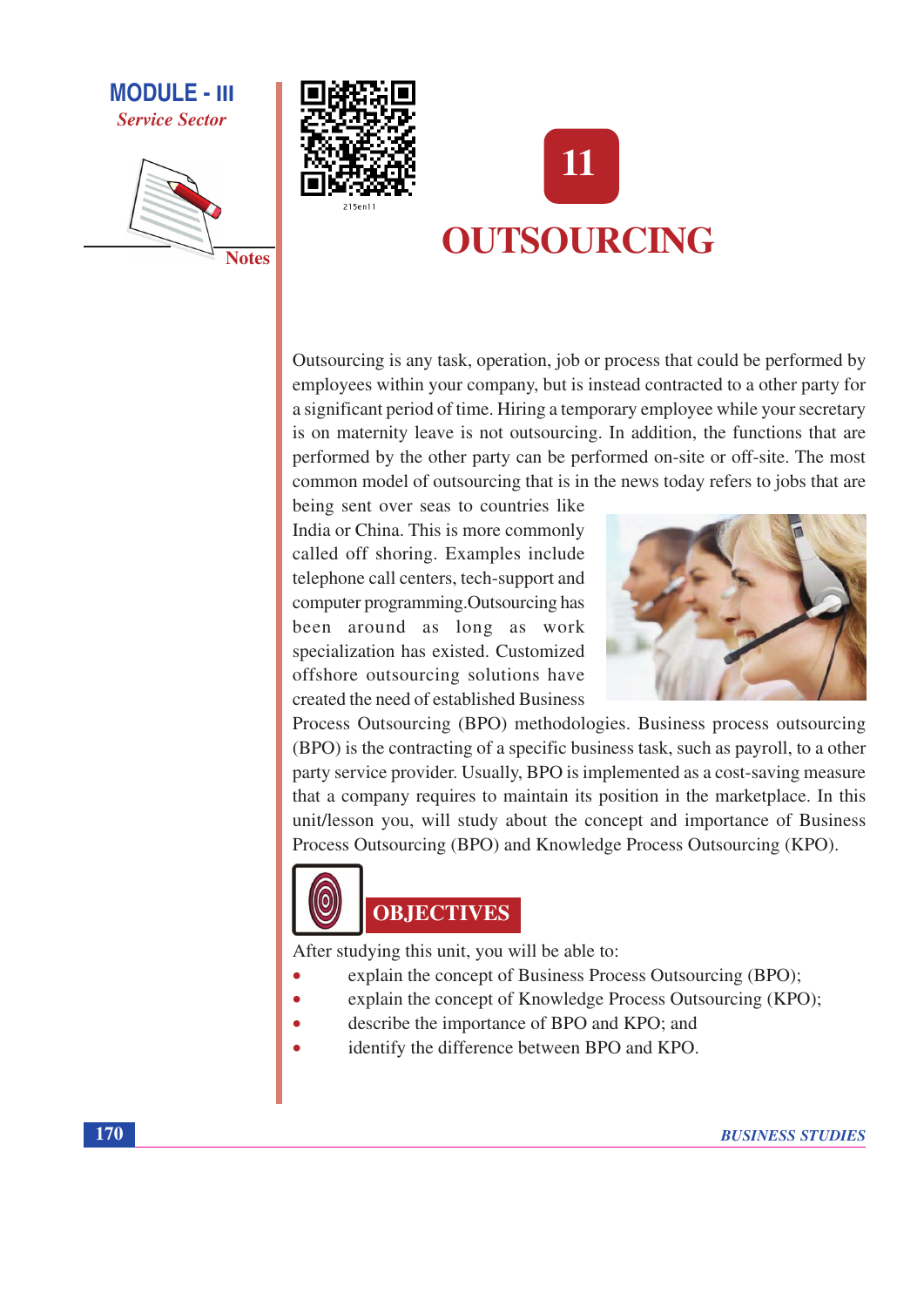### 11.1 CONCEPT OF BUSINESS PROCESS OUTSOURCING

Business process outsourcing (BPO) can be defined as the act of giving a other party responsibility of performing what would otherwise be an internal system or service. For instance, an insurance company might outsource their claims processing program or a bank might outsource their loan processing system. Other common examples of BPO are call centres and payroll outsourcing. Typically, companies that are looking at business process outsourcing are hoping to achieve cost savings by handing over the work to a third-party that can take advantage of economies of scale by doing the same work for many companies. Or perhaps the cost savings can be achieved because labour costs are lower due to different costs of living in different countries.

BPO is often divided into two categories: back office outsourcing which includes internal business functions such as billing or purchasing, and front

office outsourcing which includes customer-related services such as marketing or technical support. BPO. It provides wide range of tactical, powerful, flexible tools which in turn helps in achieving the business objectives in a cost effective and efficient manner. To put it in simple words a BPO (business process outsourcing) is



a process in which a company delegates some of its business processes to a other party on paymment of some fee by passing over total control of process to them. This in turn cuts the operational costs considerably resulting into huge profits.

BPO's are inclined to provide better customer satisfaction leading to customer retention, increased productivity, deal with competition effectively and in turn increase profitability. There are many kinds of work that can be outsourced to BPO's for e.g. Call/Help Centers, Medical Transcription, Billing, Payroll Processing, Data Entry, IT Services, Human Resources (HR) functions, etc. Due to the proximity of IT industry to BPO, this industry is also termed as ITES (Information Technology Enabled Service). But, BPO doesn't necessarily only provide IT Services.

BPO will be time and again, simply defined as, taking over non-critical business processes or a function of those processes, as well as the people and systems associated with them, in order to achieve service level improvements and cost

#### **BUSINESS STUDIES**

# **Service Sector**

**MODULE - III** 



**Notes**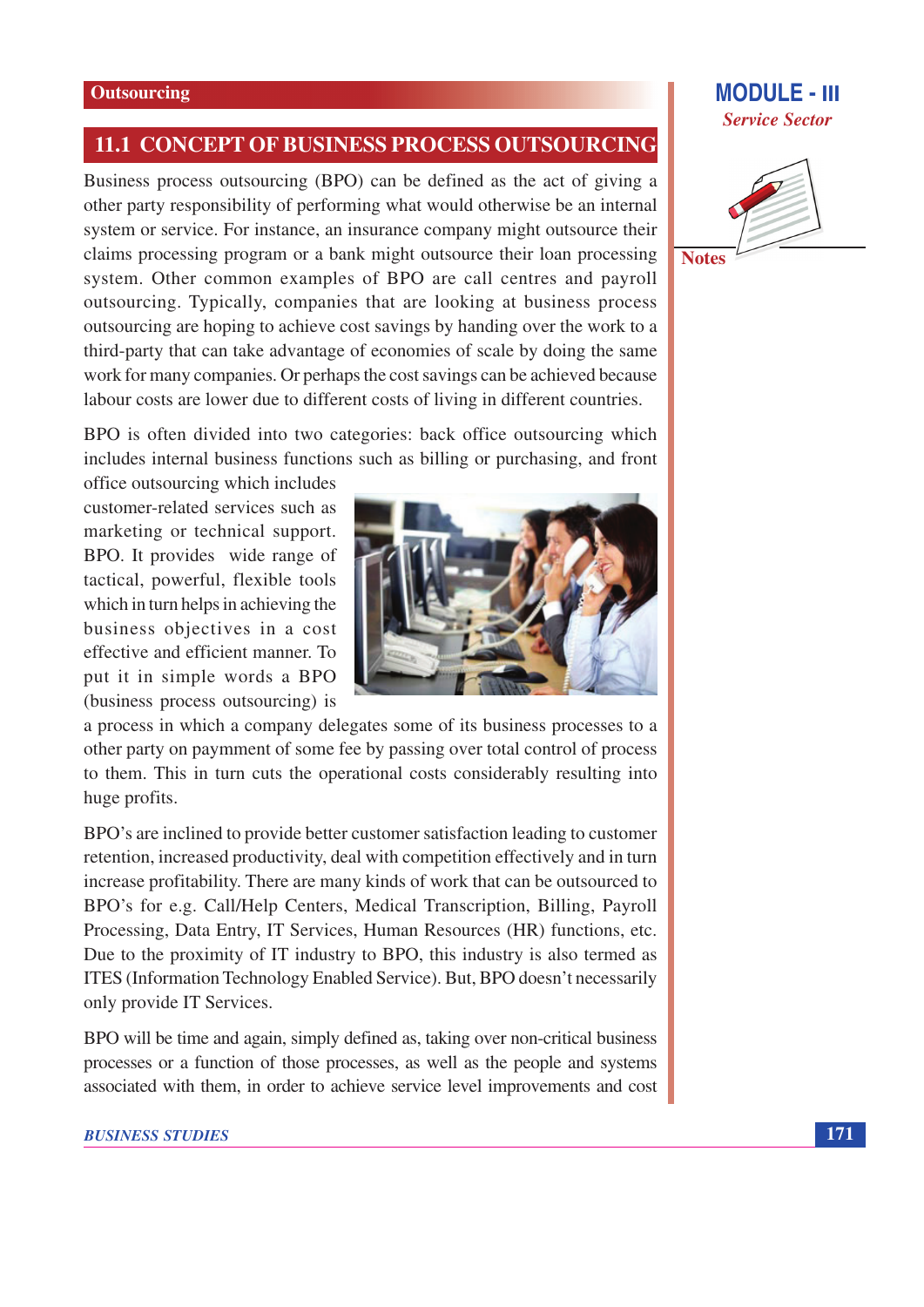# **MODULE - III Service Sector**



**Notes** 

savings. It is useful in leveraging the process towards driven efficiency and achieving responsiveness, branding, customer relationships and organizational excellence.

# 11.2 ADVANTAGES OF BPO

An important aspect of business process outsourcing is its ability to free corporate executives from some of their day-to-day process management responsibilities. Once a process is successfully outsourced, they get more time to, explore new revenue generation activities, accelerate other projects, and focus on their customers.

By outsourcing their back office operations to third world countries, companies have the following advantages:

- Achieve cost reductions This is made possible through process 1. improvements, reengineering, and use of technologies that reduce and bring administrative and other costs under control.
- $2.$ Key in on company's main business – With the day-to-day back office operations taken care of, the management is free to devote more time to building the company's core businesses
- $\mathbf{3}$ **Obtain outside expertise** – Rather than recruiting and training personnel, BPO ensures that domain experts from another company provide the needed guidance and skills.
- $\overline{4}$ . **Meet constantly changing customer demands** – Many BPO vendors provide the management with flexible and scalable services to meet the customers' changing requirements, and to support company acquisitions, consolidations, and joint ventures.
- $\overline{5}$ . Achieving revenue increases – By outsourcing non-core processes, companies can focus on increasing their sales and market share, develop new products, expand into new markets, and enhance customer service and satisfactions.

# **11.3 CONCEPT OF KNOWLEDGE PROCESS OUTSOURCING**

KPO is a new phenomenon that is picking pace in India. It is "Knowledge" Process Outsourcing". In simple words it is the upward shift of BPO in the value chain. Old BPO companies that used to provide basic backend or customer care support are moving up this value chain. "Unlike conventional BPO where the focus is on process expertise, in KPO, the focus is on knowledge expertise."

KPO involves off shoring of knowledge intensive business processes that require specialized domain expertise, thus delivering high value to organizations by providing business expertise rather than just process expertise.

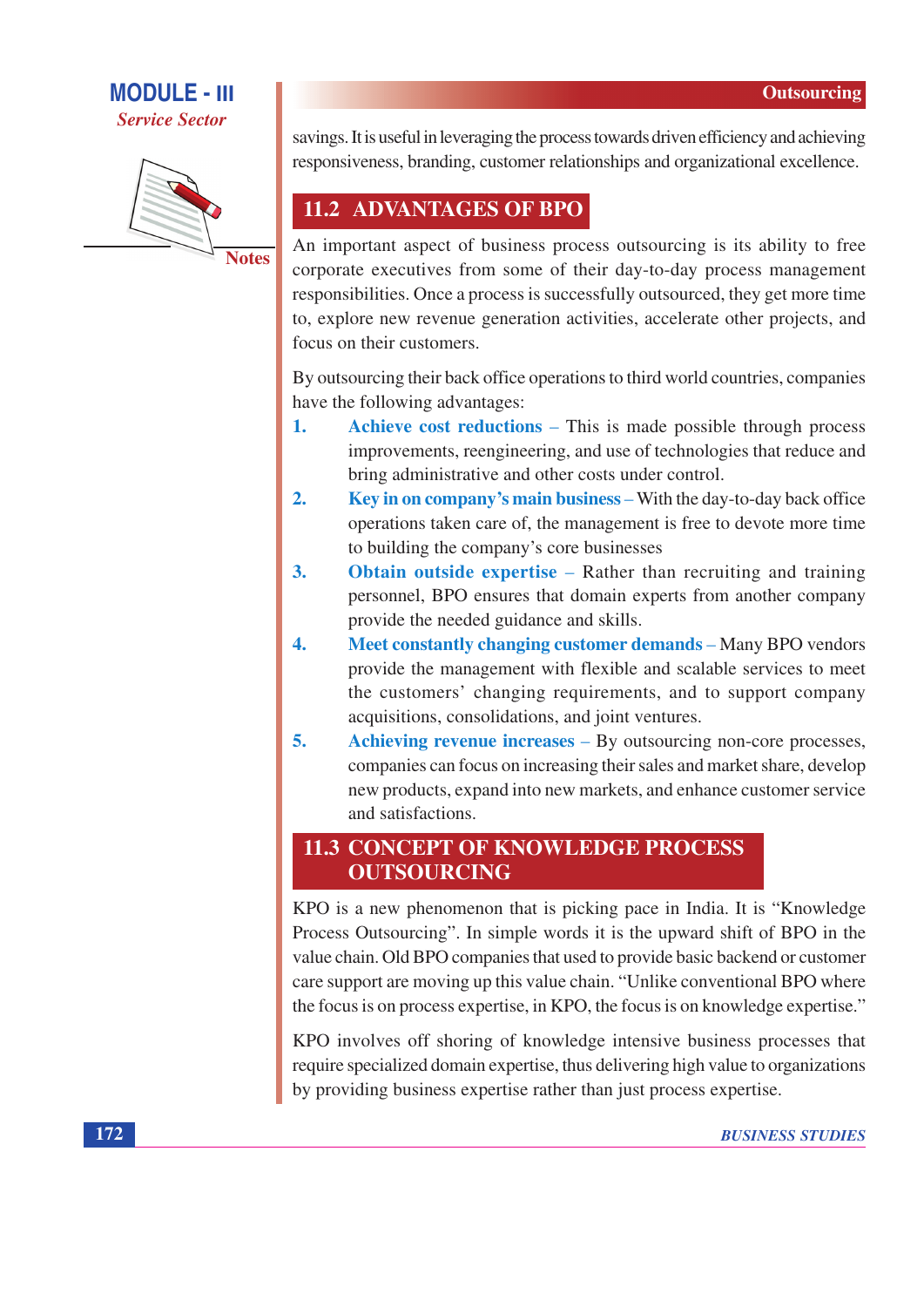It is being claimed that KPO is one step extension of Business Processing Outsourcing (BPO). BPO Industry is shaping into Knowledge Process

Outsourcing because of its favourable advantageous and future scope. But, let us not treat it only a 'B' replaced by a 'K'. In fact, Knowledge process can be defined as high added value processes chain where the achievement of objectives is highly dependent on the skills, domain knowledge and experience of the people carrying out the activity. And when this activity gets outsourced a new business activity emerges, which is



**MODULE - III** 

**Service Sector** 

**Notes** 

generally known as Knowledge Process Outsourcing. KPO is involved in services like valuation and investment research, patent filing, legal and insurance etc. KPO can simply be explained as an off-shoring of knowledge concentrated business processes that needs specialized domain oriented expertise.

Knowledge process outsourcing (KPO) is the allocation of relatively highlevel tasks to an outside organization or a different group (possibly in a different geographic location) within the same organization. Most low-level BPO jobs provide support for an organization's non core competencies and entry-level prerequisites are simply a command of English and basic computer skills. Knowledge process outsourcing jobs, in comparison, are typically integrated with an organization's core competencies. The jobs involve more complex tasks and may require an advanced degree and/or certification. Examples of KPO include accounting, market and legal research, Web design and content creation.

KPO and BPO are often conducted through off-shore outsourcing as corporations seeking the most value for the least money source projects to countries where wages are lower. Because KPO jobs may bring in more money to the economy as BPO, countries such as India are actively promoting development of that industry

# **11.4 ADVANTAGES OF KPO**

**Accelerate Reengineering Benefits: Reengineering aims for drastic**  $\mathbf{1}$ . improvements in critical measures of performance such as cost, service, quality and speed. But the need to increase efficiency comes into direct conflict with the need to invest in core business. As non-core internal functions are continually put on the back seat, systems become less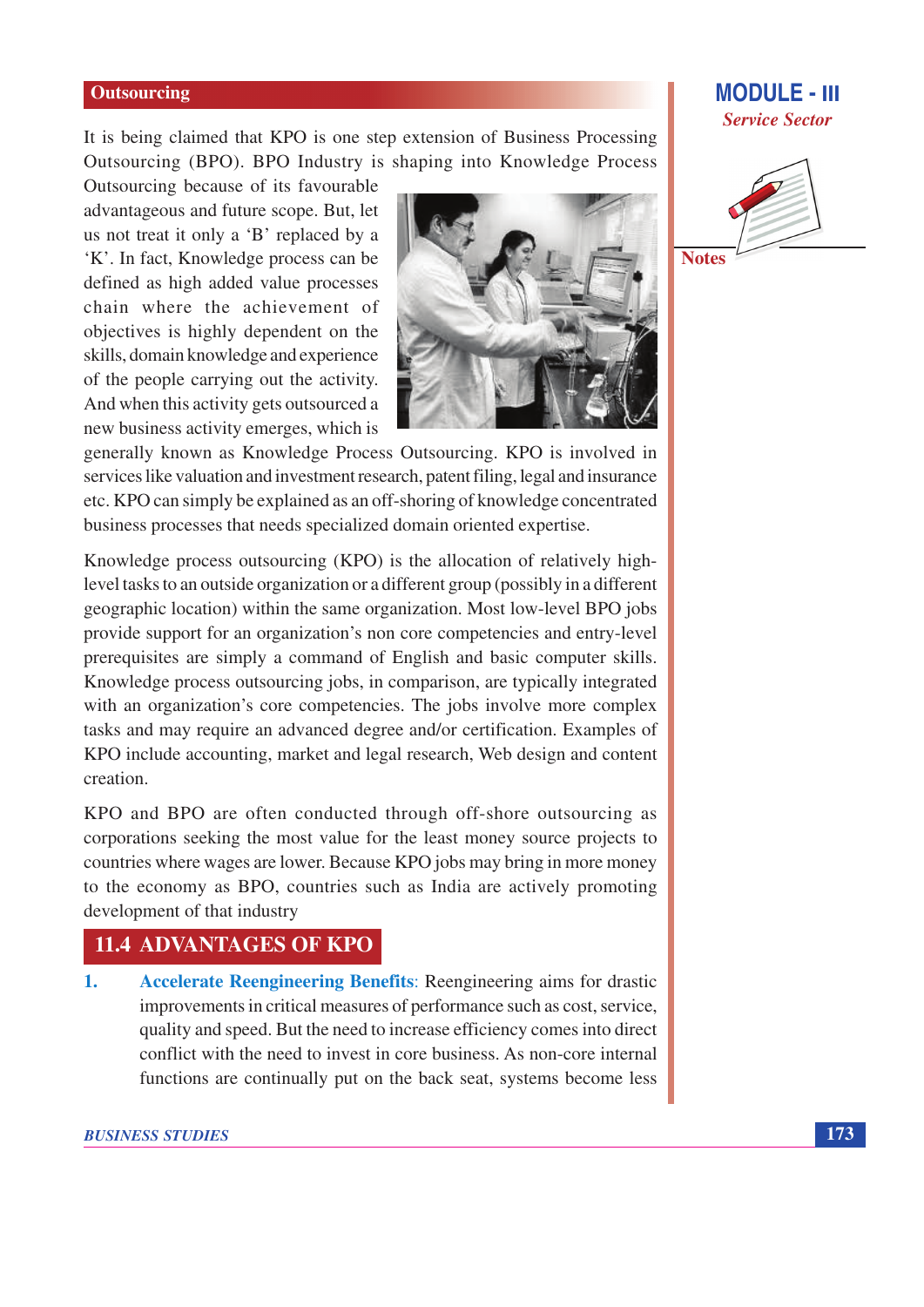# **MODULE - III Service Sector**



 $2.$ 

productive and less efficient. Therefore, by outsourcing a non-core function to a competent provider, the organization can realize the benefits of reengineering as an outsourcing benefit.

- Access to Top Class Capabilities: Good and competent providers make extensive investments in technology, people, and methodologies. They acquire expertise by working with many clients facing similar challenges. This combination of specialization and expertise ensures the customers a competitive advantage and helps them avoid the cost of acquiring technology and training.
- $3.$ Cash Infusion: Outsourcing often involves the transfer of assets from customer to the provider. Equipment, vehicles, facilities, and licenses used in the current operations contain value and are sold to the vendor. The vendor uses these assets to provide services back to the client. Depending on value of the assets involved, the said sale may result in a significant cash payment to the customer. While selling these assets to the vendor, they are typically sold at book value. The book value normally is higher than the market value. In such cases, the difference between the two actually represents a credit line from the vendor to the client which is repaid in the form of price of the services over the life of the contract.
- $\overline{4}$ . **Optimal use of resources:** Every organization has limitations to the resources available to it. Outsourcing allows an organization to redirect its resources, mostly human resources, from non core activities toward activities which serve the core need of customer. The organizations can redirect these human assets or at least the staff slots they represent for greater value adding activities. People whose energies are currently focused on internal activities can now be focused externally — on the customer.
- $\overline{5}$ . **Solution to difficult problems:** Outsourcing is certainly one option for addressing the problem of managing difficult activities requiring core technical skills. It is essential to remember that outsourcing doesn't imply abdication of management responsibility nor does it work well as a solution to solve critical and suddenly erupting trouble of a company. However, a company can outsource only those difficult problems which it understands properly because if the organization doesn't understand its own requirements, it won't be able to communicate them to an outside provider.
- 6. Focus on main business: Outsourcing allows a company to focus on its core business by having operational non core functions assumed by an outside expert. Freed from devoting energy to these non core areas, the company can focus its resources on meeting its customers' needs.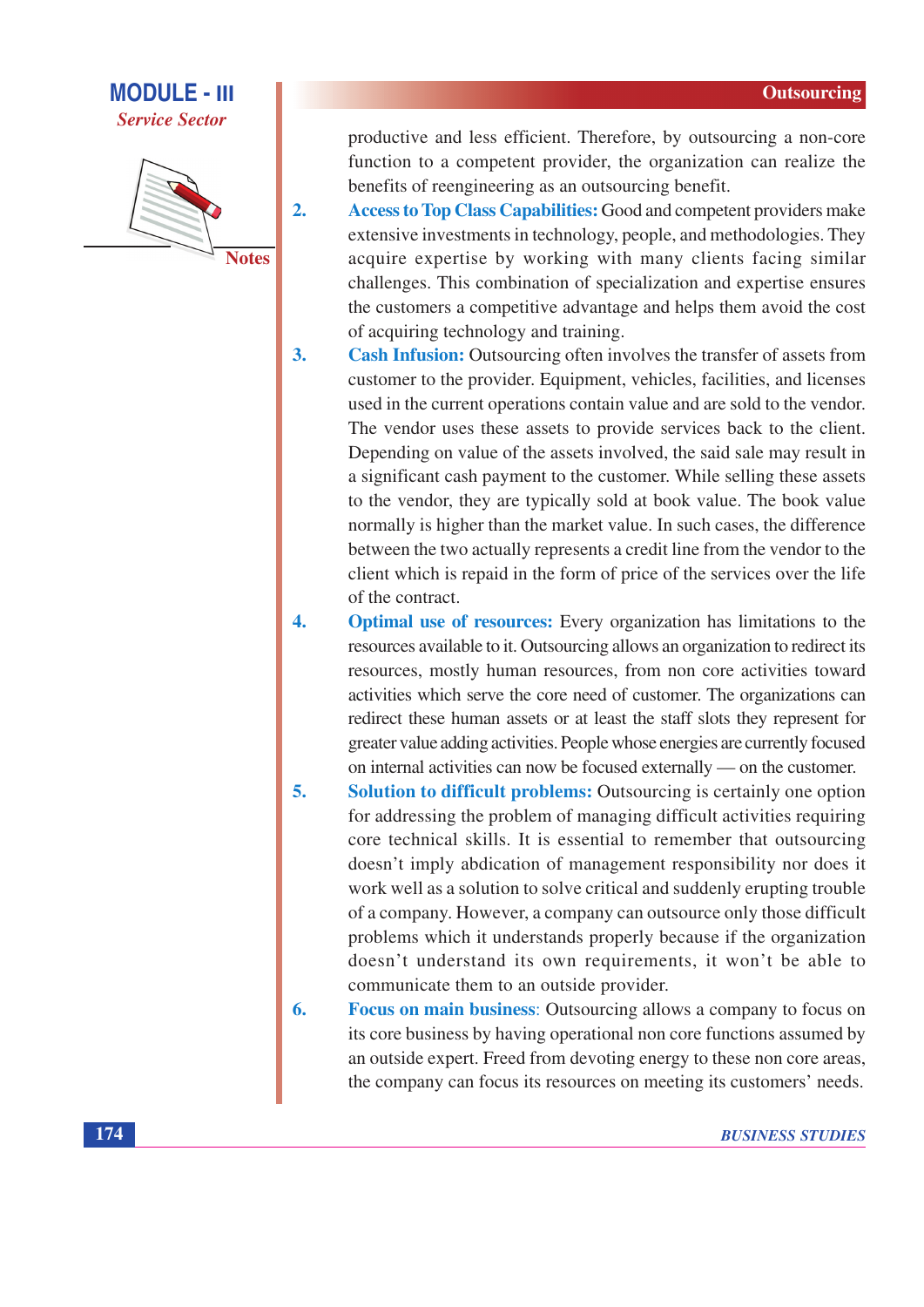- $7.$ **Best use of financial resources:** There is large amount of competition within most organizations for capital funds. The senior management is always in a fix to decide where to invest the capital funds. It is often difficult to justify non-core capital investments when core areas directly related to producing a product or providing a service compete for the same money. In this context outsourcing can reduce the need to invest capital funds in non-core business functions .Outsourcing can also improve certain financial measurements of the company by eliminating the need to show return on equity from capital investments in non core areas.
- 8. Cost reduction: Companies which attempt to do everything themselves generally incur higher research, development, marketing and deployment expenses, and all of these are passed on to the customer. The outsourcing can help a company to reduce its costs as an outside provider's lower cost structure, normally as a result of a greater economy of scale or other advantage based on specialization, reduces a company's operating costs and increases its competitive advantage.
- Minimum Risk: Tremendous risks are associated with the investments 9. made by the organizations. Markets, competition, financial conditions, Government Regulations and Technologies all change quickly. Further, it is very risky to keep up with these changes, especially those in which the next generation requires a significant investment .However, in outsourcing providers make investments on behalf of many clients, not just one and shared investment spreads risk, and significantly reduces the risk born by a single company.

## **11.5 DIFFERENCE BETWEEN KPO AND BPO**

Knowledge Processing Outsourcing industry is entirely different from Business processing outsourcing industry. KPO require expertise having domain knowledge. They are highly skilled and business experts as they handle more dexterous work which requires experience where as BPO industry is more about size, quantity and competence. The major difference is that BPO insist for labor and requires less skilled employees while KPO requires highly knowledgable employees in the area that is outsourced like lawyers, doctors, MBA and skilled engineers .The difference between KPO and BPO can also be analyzed on the bases of cost competitiveness, the salary of KPO employee is much higher than offered to the BPO employee as the people working for KPO are highly qualified such as Engineer, Doctor, CA, Lawyer etc. BPO provides services like customer care, technical support through voice processes, tele-marketing, sales, etc. whereas KPO provides in-depth knowledge, expertise

# **MODULE - III Service Sector**



**Notes**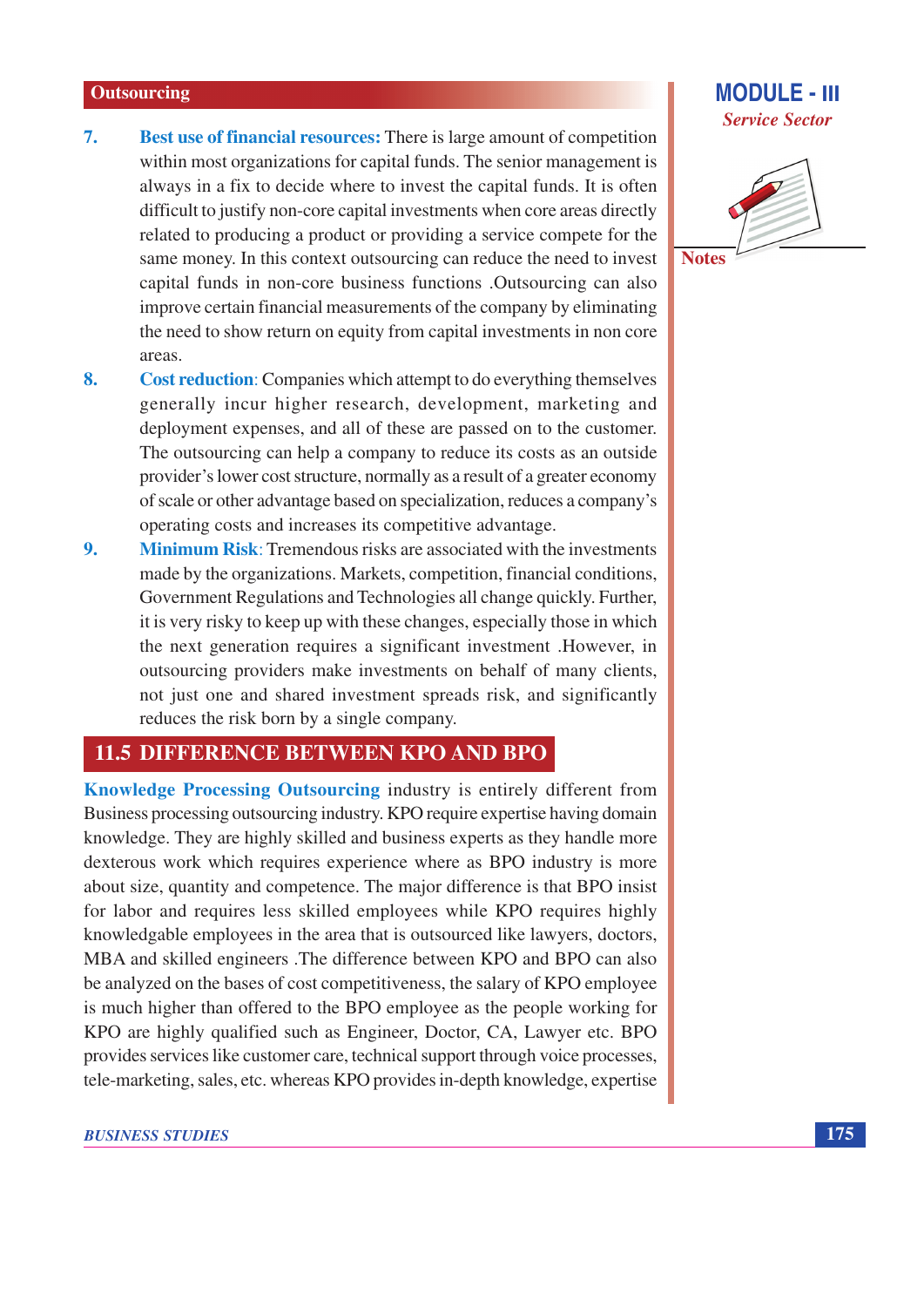# **MODULE - III**

**Service Sector** 



and analysis on complex areas like Legal Services, Business & Market Research, etc. BPO requires application, understanding of business and analytical bent of mind. Employees in BPO are not- so- qualified as it focuses on communication skills whereas KPO involves skill and expertise of knowledge workers with excellent educational background.

# **INTEXT QUESTIONS 11.1**

 $\mathbf{L}$ Fill in the blanks

- $i)$ The outsourcing of any product is relatively easy as the product
- $ii)$ ................. is a process where customers send their work to be done at a different location?
- Converting the record of a company from paper to an electronic  $iii)$
- $iv)$ BPOs are typically divided into two categories ..................................
- II. State whether the following statements are true or false:
	- Under back office processes, BPO employees necessarily  $\mathbf{i}$ interact with the customer.
	- Communication level is higher in back office processes as  $ii)$ compared to calling processes
	- In call centres, consultants usually have the history and the  $iii)$ accounting information for the customers.
	- $iv)$ Companies start outsourcing with the critical and essential processes.
	- Enhancing the productivity and accuracy of the business is the  $V)$ major reason for outsourcing.

#### III. **Multiple Choice Questions**

- Which of the following activity is not an advantage of KPO?  $\mathbf{i}$ . (a) Optimal use of resources
	- (b) Solution to different Problems
	- (c) Focus on main business
	- (d) Solution to different problems
- ii. What is the full form of KPO?
	- (a) Knowledge Process Outsourcing
	- (b) Know Process Outsourcing
	- (c) Knowledge Pure Outsource
	- (d) Knowledge Process Overseas

176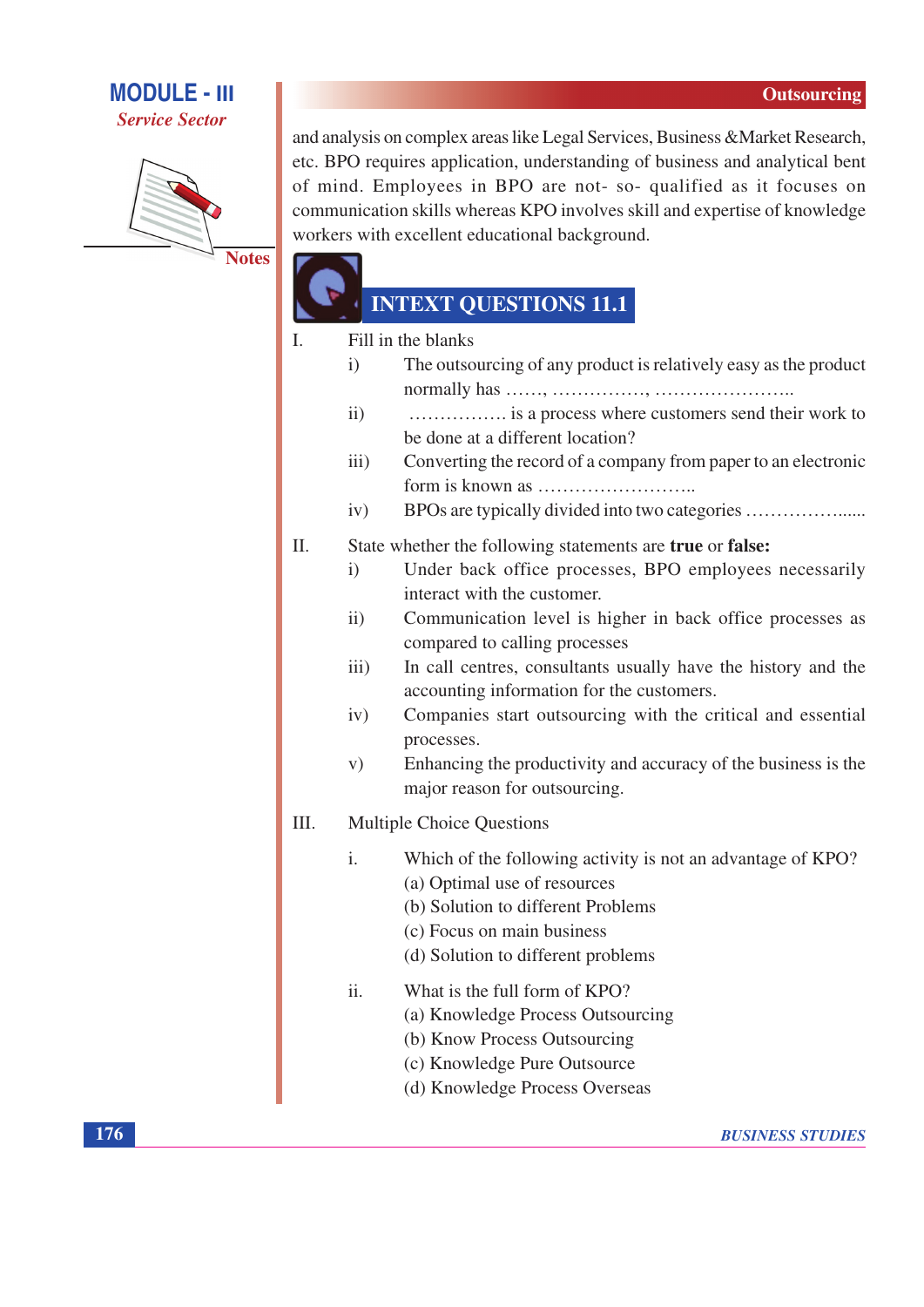$iii.$ Which of the following makes outsourcing of a product difficult as the product normally does not have?

> (a) Shape  $(b) Size$

(c) Texture (d) Value



# **WHAT YOU HAVE LEARNT**

Business process outsourcing (BPO) is the contracting of a specific business task, such as payroll, to a third-party service provider. Usually, BPO is implemented as a cost-saving measure for tasks that a company requires but does not depend upon to maintain their position in the marketplace. Advantages of BPO are: cost reductions, attention on main business, outside expertise etc. KPO involves off shoring of knowledge intensive business processes that require specialized domain expertise, thus delivering high value to organizations by providing business expertise rather than just process expertise. Benefits of KPO are: Accelerate Reengineering Benefits, Access to Top Class Capabilities, manage difficult functions, focus on core business, make funds available for long term period etc. Main difference between the two is that BPO insist for labor and requires less skilled employees while KPO requires highly knowledge in the area that is outsourced like lawyers, doctors, MBA and skilled engineers.



# **TERMINAL EXERCISE**

- What do you understand by outsourcing? 1.
- $\overline{2}$ . Define Business Process Outsourcing. What are its advantages?
- $\overline{3}$ . What is meant by Knowledge Process Outsourcing? Explain it advantages.
- Distinguish between Business process outsourcing & Knowledge  $\overline{4}$ process outsourcing.



# **ANSWER TO INTEXT QUESTIONS**

- $\mathbf{I}$ . i) Shape, Size, Texture, ii) Off shoring, iii) Data entry jobs, iv) Back office and front office outsourcing
- $\Pi$ . i) False, ii) False, iii) True, iv) False, v) True  $III.$  $i) d,$  $ii) a$ , iii) d

**ACTIVITIES FOR YOU** 

- Visit a nearest BPO and a KPO center and find out various functions performrd by each.
- Visit a company and findout the various funcitions outsourced by them.

# **BUSINESS STUDIES**

# **MODULE - III Service Sector**